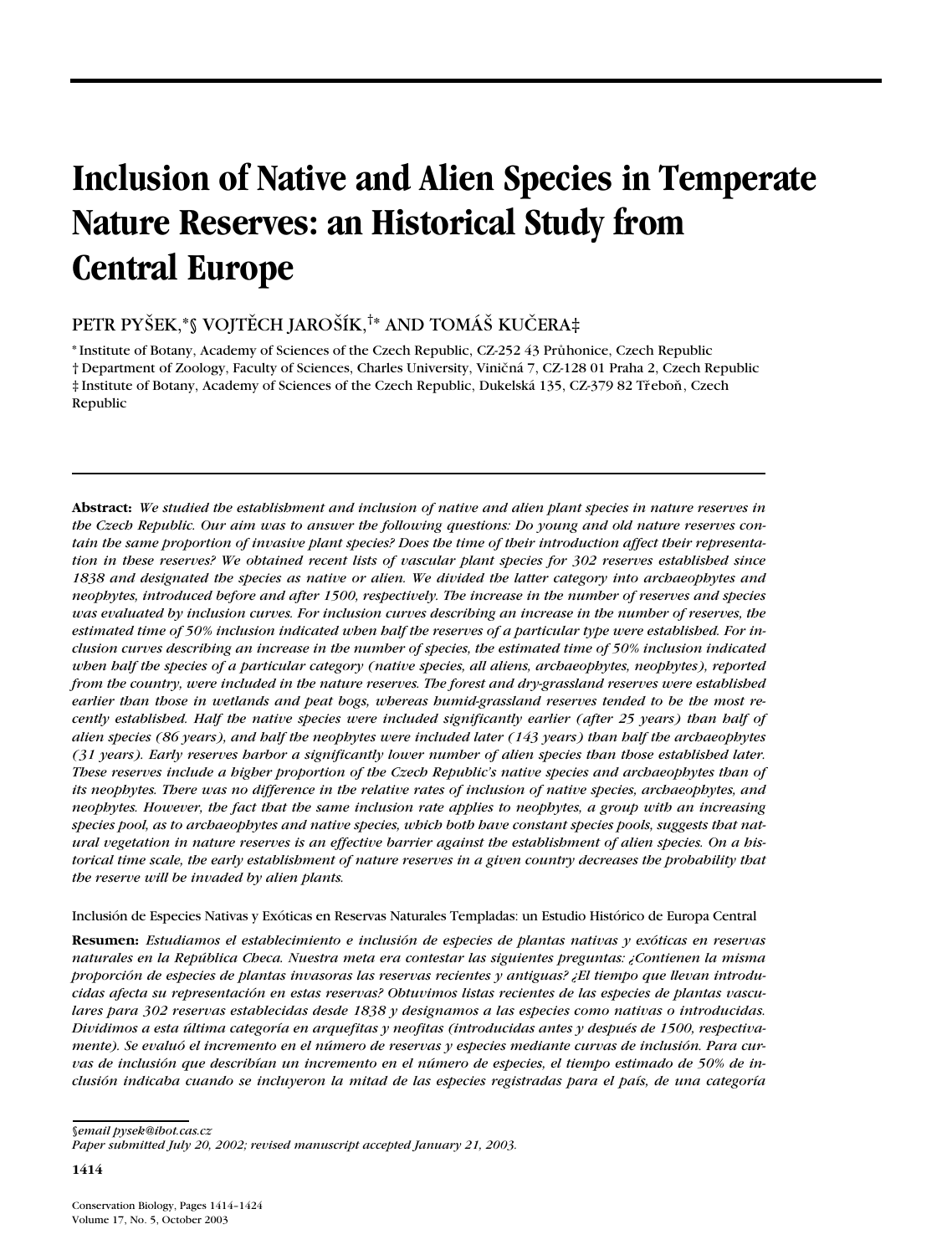*particular (especies nativas, todas las exóticas, arquefitas y neofitas) en reservas naturales. Las reservas forestales y de pastizales secos se establecieron antes de que se establecieran las de humedales y turberas, mientras que las reservas de pastizales húmedos tendieron a ser las establecidas más recientemente. La mitad de las especies nativas se incluyeron significativamente antes (después de 25 años) que la mitad de las especies exóticas (86 años), y la mitad de las neofitas fueron incluidas después (143 años) que los arquetipos (31 años). Las reservas más antiguas contienen un número significativamente menor de especies exóticas que las establecidas más recientemente. Estas reservas incluyen una mayor proporción de especies nativas y de arquetipos que de neofitas de la República Checa. No hubo diferencia en las tasas relativas de inclusión de especies nativas, arquefitas y neofitas. Sin embargo, el hecho de que la misma tasa de inclusión vale tanto para neofitas, un grupo cuyo número de especies aumenta, como para arquefitas y especies nativas, con números de especies constantes, sugiere que la vegetación natural en las reservas constituye una barrera efectiva contra el establecimiento de especies exóticas. En una escala de tiempo histórico, el establecimiento temprano de reservas naturales en un país determinado disminuye la probabilidad de que la reserva sea invadida por especies exóticas.*

## **Introduction**

Biological invasions are a major threat to diversity and have been receiving increasing attention (Drake et al. 1989; Pyšek et al. 1995; Rejmánek 1996, 1999; Williamson 1996; Davis et al. 2000, Richardson et al. 2000*a*, 2000*b*). Although much of the information on plant invasions in temperate zones comes from urban and otherwise disturbed environments harboring high proportions of alien species (Kowarik 1990, 1995; Pyšek 1998), invasions into natural vegetation have always been of special importance (Duffey & Usher 1988; Pyšek et al. 2002*b*). Alien species occur in all nature reserves, and the situation is more disturbing in the Southern Hemisphere (Usher et al. 1988) than in the Northern Hemisphere (Loope 1992). All alien species are potentially dangerous in nature reserves (Cole & Landres 1996), and those that naturalize and are invasive (for terminology see Richardson et al. 2000*b* ) may replace native flora or even change ecosystem properties (Vitousek 1990; Gordon 1998) and thus cause management problems (Berger 1993). Reserves are a suitable laboratory for studying the factors that determine the distribution of alien plants and the nature and effectiveness of the barriers alien species must overcome if they are to naturalize and subsequently invade ( Richardson et al. 2000*b*). Knowledge of these factors may be used in the management and control of alien plants.

The territory of the Czech Republic is suitable for studies of plant diversity at a wide landscape scale (Kočí 2001; Duchoslav 2002; Pyšek et al. 2002b). The region varies in topography, climate, and geology, and a number of habitats can be found even in relatively small areas. Habitat and environmental diversity are associated with a rich flora, and the prevailing climate favors forest (Neuhäuslová & Moravec 1997; Sádlo & Bufková 2002). A long tradition of nature protection in the Czech Republic has resulted in a dense network of nature reserves, including all major vegetation types within a relatively large-scale and diverse region (Maršáková-Němejcová & Mihálik 1977).

We considered the inclusion of plant species in nature reserves in the Czech Republic over a historical time scale and sought to answer the following questions: (1) Are reserves of different types established at similar rates or is there an order to the historical designation of different types of reserves? What implications does this have for vegetation types that were protected earlier or later? (2) Are old invaders ecologically distinct from new invaders, and do they differ in their pattern of immigration into reserves? (3) Do reserves pose barriers to invasions in other words, do reserves of different ages pose different degrees of resistance to invasive species?

## **Methods**

## **Data**

We collected data on the nature reserves in the Czech Republic. The area studied covers  $78,854 \text{ km}^2$  (lat. 48°30′-51°05′, long. 12°05′-18°50′. In 1996 there were 1757 small nature reserves in the Czech Republic, covering 823 km<sup>2</sup>, or 1.05% of the area of the country (Kos & Maršáková 1997). For 302 (17.2%) of these reserves, there were data suitable for our study. Most of the important, large reserves covering major habitats were included, yielding a total area of  $365 \text{ km}^2$  (0.46% of the area of the country and 44.2% of the total area of nature reserves; Pyšek et al. 2002*a*).

We obtained species lists for each reserve from published records and unpublished floristic inventories deposited at the Agency for Landscape Protection. These inventories are carried out regularly by professional botanists who are asked to collect data in a standardized way (Maršáková 1987). We used the most recent spe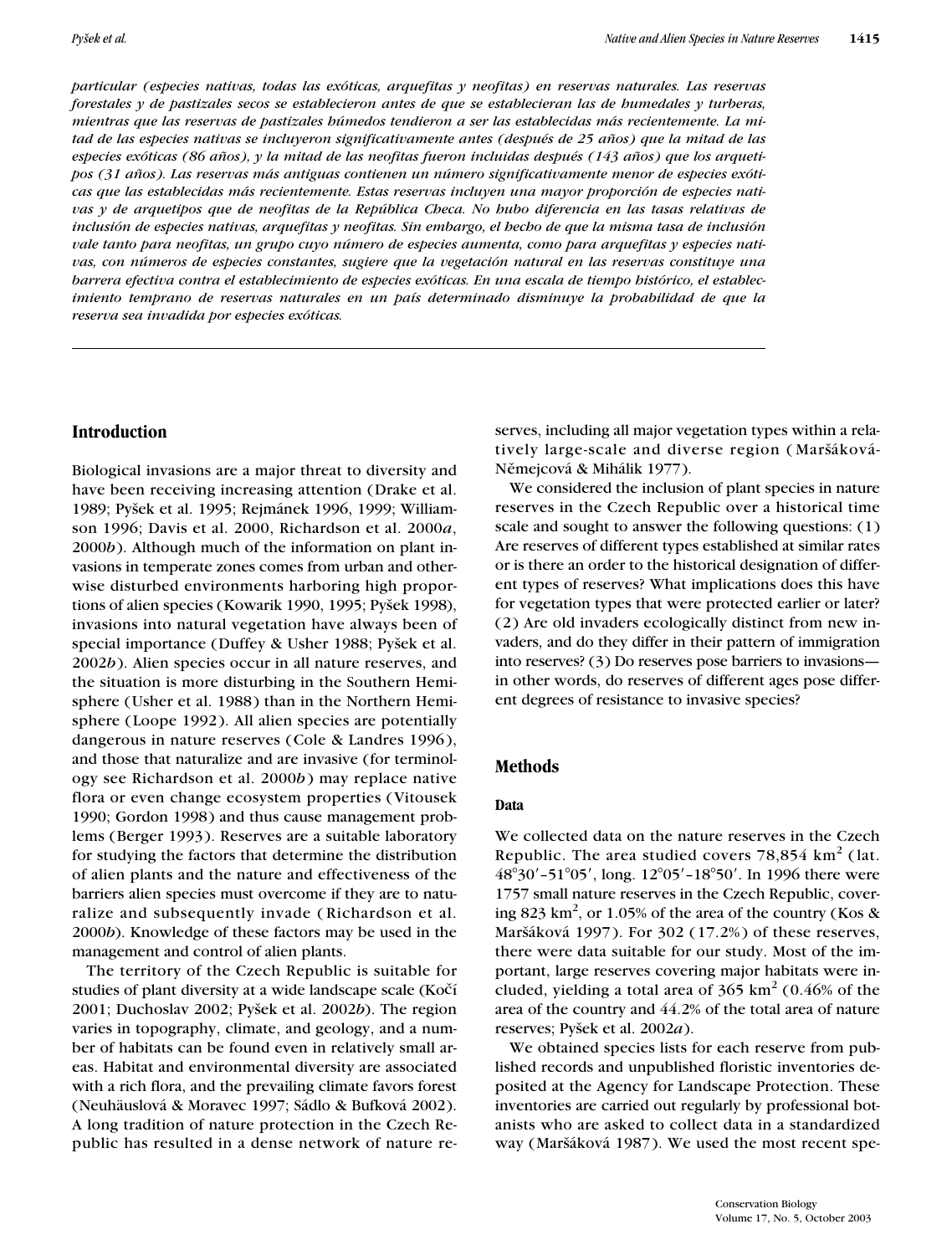cies list available for each reserve. Vascular plant species were classified as native or alien. We divided the latter group into (1) archaeophytes (i.e., introduced into the country before 1500 A.D.) and (2) neophytes (introduced after 1500 A.D.). This classification system is widely used in Central European phytogeographical studies (for details: Holub & Jirásek 1967; Schroeder 1969; for comparison with other systems: Pyšek 1995; Pyšek et al. 2002*c*). We did not, however, distinguish between taxa introduced deliberately by humans from those that arrived accidentally. We categorized both these groups as neophytes. The number of species in each of the three groups ( native, archaeophytes, neophytes) and the total number of species were recorded for each reserve. When the same species was found in more than one reserve, we counted it only once (in the year when the oldest reserve of those with which it occurred was established). The number of aliens was obtained by summing the numbers of archaeophytes and neophytes.

For each nature reserve, we obtained the following data: year of establishment (from Kos & Maršáková 1997); reserve age (period from year of establishment to present); reserve area (Kos & Maršáková 1997); prevailing vegetation type—that covering most of the reserve area—categorized as pine forest, beech forest, oak forest, hornbeam forest, spruce forest, scree and ravine forests, humid grasslands (meadows, pastures, and saline habitats), wetlands (including pond shores and alder forests), mires, peat bogs, and fens or dry grasslands (steppe vegetation, including scrub in dry habitats) (Chytrý et al. 2001); phytogeographical region in which a reserve is located (Thermophyticum, with dry temperate flora and vegetation; Mesophyticum, with temperate flora and vegetation; or Oreophyticum, with mountain flora and vegetation) (Hejný & Slavík 1988); climatic district (cold, moderately warm, and warm) based on a combination of various climatic characteristics, including number of days with temperature exceeding  $10^{\circ}$  C  $(<$ 120; 120–160;  $>$ 160 days), mean January temperature  $(< -4^{\circ}; -4^{\circ}$  to  $-2^{\circ}; \ge -2^{\circ}$  C), mean July temperature  $(<15^{\circ}; 15-18^{\circ}; >18^{\circ}$  C), sum of precipitation in vegetative period ( $>600$ ; 400–600;  $\leq 400$  mm), and number of days with snow cover  $(>120; 60-120; 40-60$  days) (Quitt 1971); and climax community corresponding to the region in which the reserve is located (based on the map of potential natural vegetation; Neuhäuslová & Moravec 1997).

### **Statistics**

#### **INCLUSION CURVES**

We described reserve establishment and species included in the reserves over the period 1931–1996 through inclusion curves. This period was used because only two reserves were established earlier (1838 and

1858). Establishment was determined for individual reserves and classified according to vegetation type, climatic district, climax community, and phytogeographical region (Table 1). The species inclusion was illustrated for native species, archaeophytes, neophytes, and aliens (Table 2).

The inclusion curves consisted of plots of cumulative percentage against increasing numbers for the period 1931–1996. Thus, for reserve establishment, for instance, cumulative percentages of reserves of a particular type were plotted against year (Fig. 1). This enabled us to evaluate differences in the time of establishment of reserves of a different type.

Inclusion curves for native species, archaeophytes, neophytes, and aliens were obtained by plotting the cumulative percentage of species, included in the reserves up to a given year, of the total 2751 native species (Kubát et al. 2002), 248 archaeophytes (Opravil 1980), 1031 neophytes, and 1279 alien species known from the country at the time of the study (Pyšek et al. 2002*c* ) (Fig. 2). This provided a relative picture of the percentage of native and alien species and the relative rate at which these species were included in the reserves.

The effects of cumulative number of reserves and reserve area were illustrated by plotting the cumulative percentage of native species, archaeophytes, neophytes, and total aliens against the increasing number of reserves or increasing reserve area included in the reserves up to a given year (Fig. 3). The number and area of reserves were standardized (zero mean, variance one) to achieve, in absolute terms, a comparable influence of their effects. The strength of their effects would not be directly comparable without the standardization because the number and area were measured on different scales (e.g., Sokal & Rohlf 1981).

#### **ANALYSIS OF INCLUSION CURVES**

The curves were analyzed with GLIM (version 4; Francis et al. 1994) by specifying binomial errors, logit link function, the response variable, and the explanatory variable over which the numbers were cumulated. The data for the logit link function were stored in two vectors, one to identify the cumulative numbers and the second the total number, giving a binomial denominator. In the case of overdispersion of binomial errors, we applied Williams's adjustment for unequal binomial denominators (Crawley 1993:351–353). The logit, ln ( *p*/1 – *p*), is a linearization technique that gives in GLIM the link function relating the linear predictor,  $b_0 + b_1 t$ , to the value of the response variable by the expression ln  $(p/1-p) = b_0 +$  $b_1t$ . In this expression, *p* is the proportion the cumulative numbers represent of the total number (e.g., for the total number of reserves of particular type) from which *p* has been drawn, *t* is the explanatory variable, and  $b_0$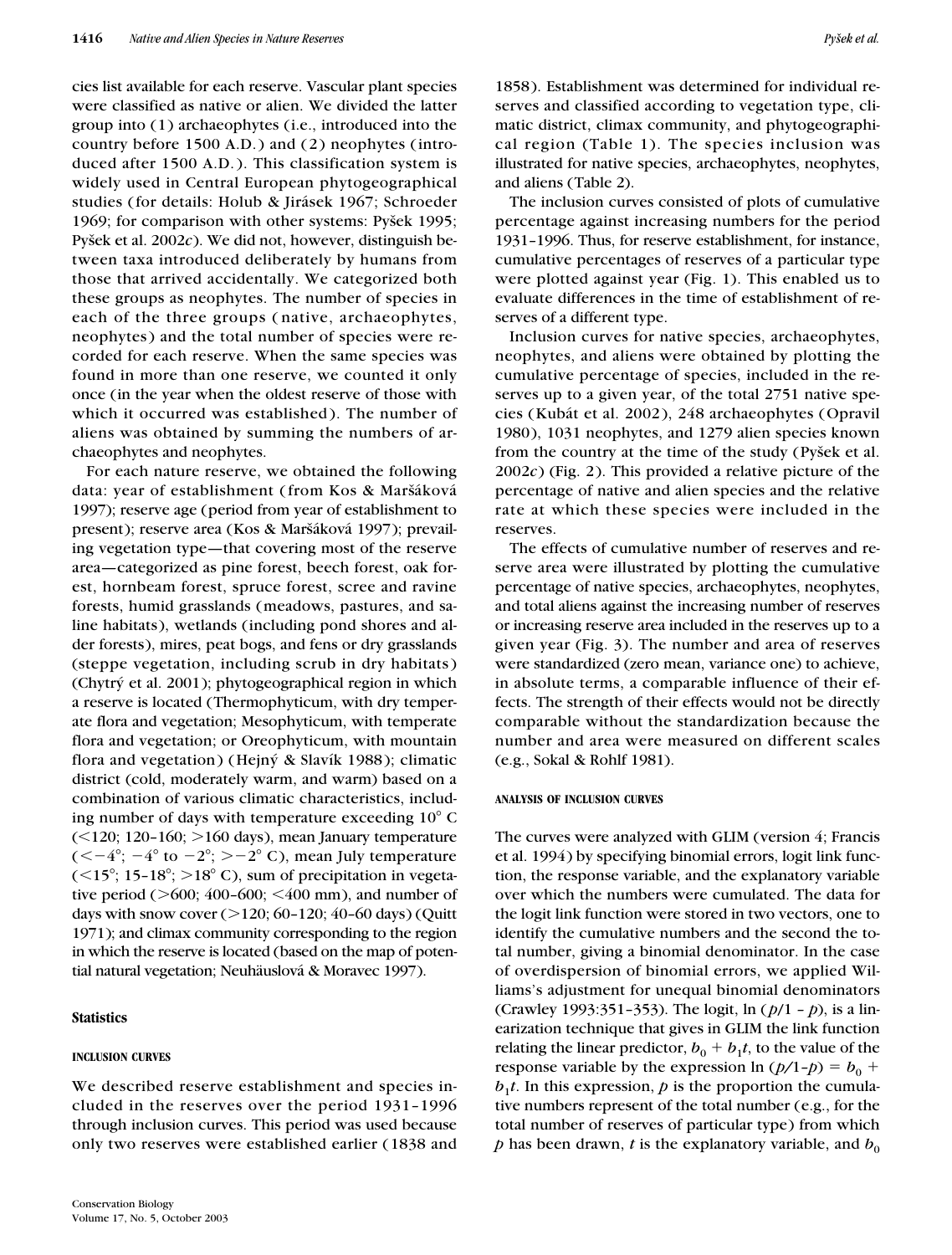|                          | $t_{50}$ <sup>a</sup> (years) |                             | Inclusion curves $(\pm SE)^c$ |                    |  |
|--------------------------|-------------------------------|-----------------------------|-------------------------------|--------------------|--|
| Classification           |                               | CI of $t_{50}$ <sup>b</sup> | $b_0$                         | $b_I$              |  |
| Vegetative type          |                               |                             |                               |                    |  |
| forest                   | 32.51a                        | 31.42-33.57                 | $-3.00 \pm 0.13$              | $0.092 \pm 0.0036$ |  |
| steppe                   | 34.74a                        | 33.45-36.00                 | $-3.28 \pm 0.17$              | $0.094 \pm 0.0044$ |  |
| wetlands and peatbogs    | 39.84 b                       | 38.42-41.27                 | $-3.26 \pm 0.17$              | $0.082 \pm 0.0041$ |  |
| grasslands               | 48.58c                        | $47.07 - 50.16$             | $-6.03 \pm 0.69$              | $0.12 \pm 0.0082$  |  |
| Climatic district        |                               |                             |                               |                    |  |
| cold                     | 36.25a                        | 34.88-37.61                 | $-3.17 \pm 0.17$              | $0.087 \pm 0.0043$ |  |
| moderate                 | 35.94 a                       | 34.81-37.05                 | $-3.23 \pm 0.14$              | $0.090 \pm 0.0036$ |  |
| warm                     | 37.68a                        | 36.08-39.27                 | $-3.13 \pm 0.19$              | $0.083 \pm 0.0047$ |  |
| Climax community         |                               |                             |                               |                    |  |
| oak                      | 32.99 a                       | 31.65-34.29                 | $-2.60 \pm 0.14$              | $0.079 \pm 0.0036$ |  |
| spruce                   | $35.62$ ab                    | 33.85-37.34                 | $-3.00 \pm 0.21$              | $0.084 \pm 0.0052$ |  |
| elder                    | 37.11 b                       | 35.50-38.70                 | $-3.13 \pm 0.19$              | $0.084 \pm 0.0048$ |  |
| beech                    | 37.14 b                       | 35.94-38.34                 | $-3.47 \pm 0.17$              | $0.093 \pm 0.0041$ |  |
| hornbeam                 | 38.36 <sub>b</sub>            | 36.91-39.81                 | $-3.52 \pm 0.20$              | $0.092 \pm 0.0049$ |  |
| Phytogeographical region |                               |                             |                               |                    |  |
| Mesophyticum             | 36.05a                        | 34.87-37.21                 | $-3.15 \pm 0.15$              | $0.087 \pm 0.0037$ |  |
| Oreophyticum             | 36.48 a                       | 34.96-37.97                 | $-3.35 \pm 0.20$              | $0.092 \pm 0.0051$ |  |
| Thermophyticum           | 37.04 a                       | 35.53-38.54                 | $-3.14 \pm 0.18$              | $0.085 \pm 0.0045$ |  |

| Table 1. Estimated time (t) of 50% inclusion $(t_{50})$ in the nature reserves in the Czech Republic, classified according to vegetation type, |  |
|------------------------------------------------------------------------------------------------------------------------------------------------|--|
| climatic districts, climax community, and phytogeographical region.                                                                            |  |

<sup>*a*</sup> *Time of inclusion is calculated from the cumulative number of reserves of each type between 1931 and 1996. Values with the same letter over-*<br>*lap in confidence interval (CI) and do not differ significantly at*  $p =$ 

 $^b$ Confidence Interval of t<sub>50</sub> is 95% of tbe estimated time of 50% inclusion.<br><sup>c</sup>Inclusion curves are fitted by linear regression g = b<sub>0</sub> + b<sub>1</sub>t, wbere g is logit, expressed as ln(p/1 – p), and p is tbe cumulative num *proportion of the total number of reserves of a particular type.*

and  $b_1$  are the regression coefficients. The logits of each inclusion curve were weighted by the total number to prevent the logits that were estimated from small numbers having an undue influence on the values of the statistical models. We determined the curvilinearity of the

curves by stepwise addition of powers to the explanatory variable and by checking if the addition caused a significant ( $p < 0.05$ ) reduction in deviance.

To compare the inclusion curves, we calculated the estimated time of 50% inclusion,  $t_{50}$ , with the 95%

| Table 2. Estimated time ( <i>t</i> ) of 50% inclusion ( $t_{50}$ ) in nature reserves in the Czech Republic of native and alien species, calculated from |  |
|----------------------------------------------------------------------------------------------------------------------------------------------------------|--|
| cumulative numbers of native and alien species included between 1931 and 1996.                                                                           |  |
|                                                                                                                                                          |  |

|                                               | Species types plotted against   |                         |                 | Inclusion curves $(\pm SE)^b$ |                    |
|-----------------------------------------------|---------------------------------|-------------------------|-----------------|-------------------------------|--------------------|
| Species types                                 |                                 | $t_{50}^{\phantom{5}a}$ | CI of $t_{50}$  | $b_0$                         | b <sub>I</sub>     |
|                                               | Years                           |                         |                 |                               |                    |
| <b>Native</b>                                 |                                 | 25.13a                  | 21.43-28.23     | $-0.54 \pm 0.071$             | $0.022 \pm 0.0018$ |
| Aliens total <sup><math>c</math></sup>        |                                 | 91.93 b                 | 85.70-99.91     | $-1.94 \pm 0.062$             | $0.021 \pm 0.0014$ |
| Archaeophytes                                 |                                 | 31.36 a                 | 26.99-35.16     | $-0.66 \pm 0.095$             | $0.021 \pm 0.0023$ |
| <b>Neophytes</b>                              |                                 | 142.90c                 | 131.7-157.3     | $-2.84 \pm 0.057$             | $0.020 \pm 0.0012$ |
|                                               | Standardized number of reserves |                         |                 |                               |                    |
| <b>Native</b>                                 |                                 | $-0.72a$                | $-0.99 - 0.52$  | $0.27 \pm 0.036$              | $0.37 \pm 0.037$   |
| Aliens total <sup><math>c</math></sup>        |                                 | 3.22 <sub>b</sub>       | $2.79 - 3.81$   | $-1.15 \pm 0.028$             | $0.35 \pm 0.028$   |
| Archaeophytes                                 |                                 | $-0.37 a$               | $-0.68 - 0.12$  | $0.13 \pm 0.045$              | $0.35 \pm 0.047$   |
| <b>Neophytes</b>                              |                                 | 6.32c                   | $5.51 - 7.40$   | $-2.09 \pm 0.026$             | $0.33 \pm 0.025$   |
|                                               | Standardized reserve areas      |                         |                 |                               |                    |
| <b>Native</b>                                 |                                 | $-0.76a$                | $-1.08 - -0.52$ | $0.27 \pm 0.040$              | $0.35 \pm 0.042$   |
| Aliens total <sup><math>\epsilon</math></sup> |                                 | 3.46 <sub>b</sub>       | $2.92 - 4.23$   | $-1.14 \pm 0.032$             | $0.33 \pm 0.031$   |
| Archaeophytes                                 |                                 | $-0.40a$                | $-0.77 - -0.10$ | $0.13 \pm 0.049$              | $0.32 \pm 0.051$   |
| <b>Neophytes</b>                              |                                 | 6.92c                   | $5.88 - 8.40$   | $-2.09 \pm 0.03$              | $0.30 \pm 0.028$   |

*<sup>a</sup> Time of inclusion is years for species types plotted against years, and standardized values of time for species types plotted against standardized number of reserves and standardized reserve area. Values with the same letter overlap in confidence interval (CI) and do not differ signif-*

*b Inclusion curves as in Table 1.* 

*<sup>c</sup> Total alien species is divided into archaeophytes (introduced before 1500 A.D.) and neophytes (introduced later).*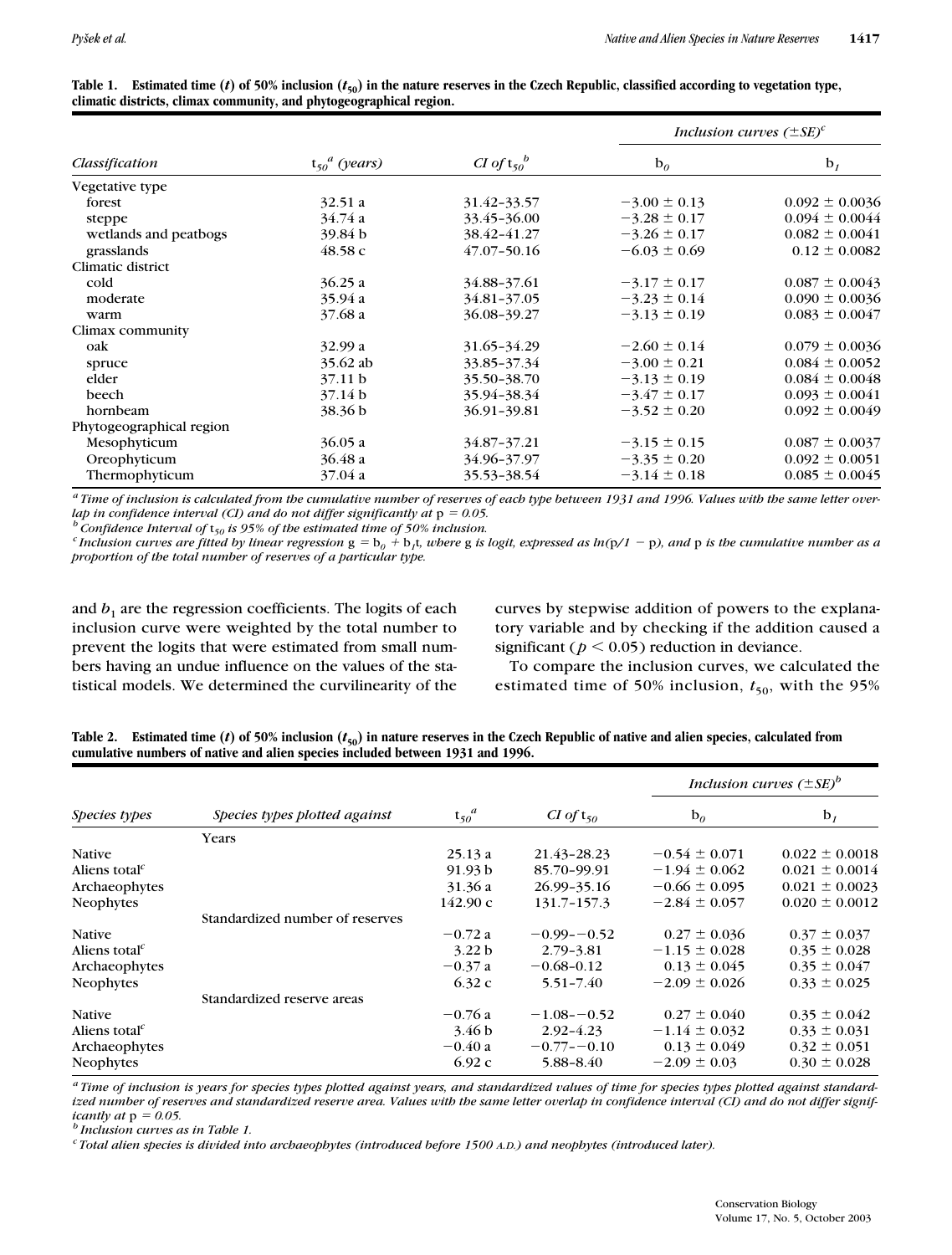

*Figure 1. Cumulative percentage of forest, steppe, wetland plus peatbog, and grassland reserves established from 1931 to 1996.*

confidence interval, CI, for each curve using Fieller's theorem ( Collett 1991; Crawley 1993:275–278 ). When  $t_{50}$  of inclusion curves overlapped in the CI of  $t_{50}$  (lower limit to upper limit), the curves did not differ significantly in the time it took for half the available species pool to appear in reserves. For inclusion curves relative to reserve establishment (Table 1), the estimated time of 50% inclusion was when half the reserves of a particular type were established. For inclusion curves describing the inclusion of species in the nature reserves (Table 2), the estimated time of 50% inclusion indicated when 50% of the species in the country were included in the nature reserves. Regression slopes of these inclusion curves (i.e., the values of  $b_1$  in Table 2) indicate the relative rates at which natives, aliens, archaeophytes, and neophytes approached their inclusion points. For comparable rates, the intercepts of inclusion curves (i.e., the values of  $b_0$  in Table 2) indicated the proportional representation of natives, archaeophytes, and neophytes in nature reserves.

### **ALIEN PLANTS AND RESERVE AGE**

The relationship between reserve age and the number of archaeophytes and neophytes present was first evaluated by analysis of covariance. The number of aliens in

 $\rightarrow$ - native 70 **AN ANNA ANN**  $-$ O $-$ aliens - archaeophytes 60 Cumulative percent - neophytes 50 40 -<sub>೦೦</sub>೦-<sub>೦</sub>೦೦೦೦೦-೦೦೦೦ 30 -∞∞∞-∞∞∞ ∞∞∞∞∞ 20  $10$ O 2000 1940 1950 1960 1970 1980 1990 1930

Year of the reserve establishment

each reserve, square-root transformed appropriate for count data (e.g., Sokal & Rohlf 1981:421–423), was the response variable. We divided this into archaeophytes and neophytes, which were levels of a factor, and regressed the number of aliens on reserve age. The model was simplified by deletion tests (e.g., Crawley 1993). We confirmed the adequacy of the fitted statistics by plotting standardized residuals against fitted values and through the normal probability plots of the fitted values. No effort was made to remove other factors that affect the numbers of aliens.

As a second step, we used general linear models to identify the effects of reserve age on representation of alien species unbiased by other factors. This evaluation was carried out using a newly developed approach (Pyšek et al. 2002*a*) based on Lonsdale (1999). This method evaluates the effects of particular factors, independent of other variables, by identifying minimal adequate models. A previous study performed on the same nature reserves as the ones we analyzed here (Pyšek et al. 2002*a*) identified the factors determining the proportion of reserve flora made up of alien species. Standardized residuals of minimal adequate models, obtained by removing the three explanatory variables with the largest effect on proportional representation of aliens (i.e., elevation, climatic district, and number of native species) (Pyšek et al. 2002*a*), were regressed for total aliens, neophytes, and archaeophytes on age of reserves.

*Figure 2. Cumulative percentage of native, archaeophyte, neophyte, and total alien species in the Czech flora included in nature reserves from 1931 to 1996.*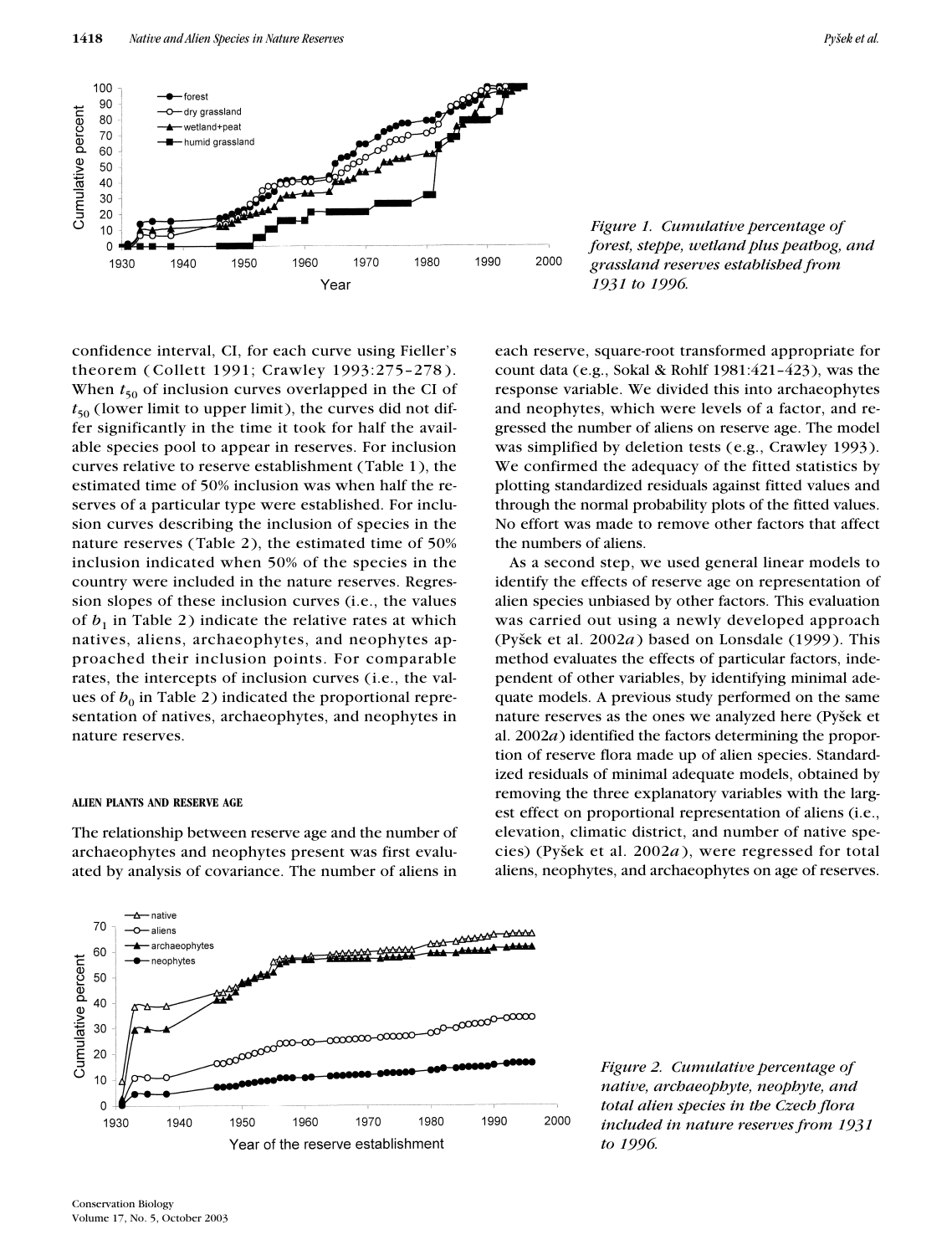

## **Results**

## **Reserve Establishment**

The number and area of nature reserves in the Czech Republic has grown exponentially since the establishment of the first reserve in 1838 (Fig. 4). The pronounced exponential character of the curve reflects the fact that only two reserves were established in the nineteenth century. Since the 1930s, the establishment of reserves proceeded at a remarkable rate. However, there was an obvious decrease in the rate of reserve establishment in the 1990s in terms of number and area.

Significant differences in the time of reserve establishment were found for different vegetation types. The first reserves were mainly in forest and dry grassland areas, later in wetlands and peat bogs, and the focus on humid grasslands has been more recent (Table 1, Fig. 1).

Reserves in all three climatic districts and phytogeographical regions were established evenly over time (Table 1). The differences in climax communities of the area in which the reserves were located were also minor, indicating slightly earlier establishment in the regions with oak and spruce forests. However, the time of establishment of the latter did not significantly differ from that for areas with alder, beech, and hornbeam Table 1).

*Figure 3. Cumulative percentage of native, archaeophyte, neophyte, and total alien species in the Czech flora included in nature reserves from 1931 to 1996 relative to (a) the standardized number of reserves and (b) the standardized area of reserves. The number and area were standardized because they were measured on different scales. The standardization enables a direct comparison of their relative effects.*

#### **Species Included in the Nature Reserves**

Inclusion curves (Fig. 2) and their parameters (Table 2) indicate that half the native flora was included in the nature reserves in the first 25 years (i.e., significantly before half the alien species). The predicted time for the inclusion of 50% of alien species was 86 years (i.e., shorter than the 143 years for neophytes). The corresponding period for archaeophytes (31 years) did not significantly differ from that for native species.

Inclusion curves of species, taking into account the number (Fig. 3) and area (Fig. 3) of reserves established at a particular time, did not differ. This was supported by the similar shapes of the curves in Fig. 3 and that their parameters in Table 2 were not significantly different. Also, the shapes of the curves were similar whether reserve number and area were considered (Fig. 3) or not (Fig. 2). As a result, the differences in inclusion of particular species categories, expressed in Table 2 by  $t_{50}$ values with nonoverlapping confidence intervals, were the same regardless of whether the species types were plotted against standardized number of reserves and areas or against years (Table 2). Native species differed significantly from aliens and number of reserves, and area needed to include half the archaeophytes was lower than that needed to include 50% of the neophytes. When the standardized values of the time of 50% inclu-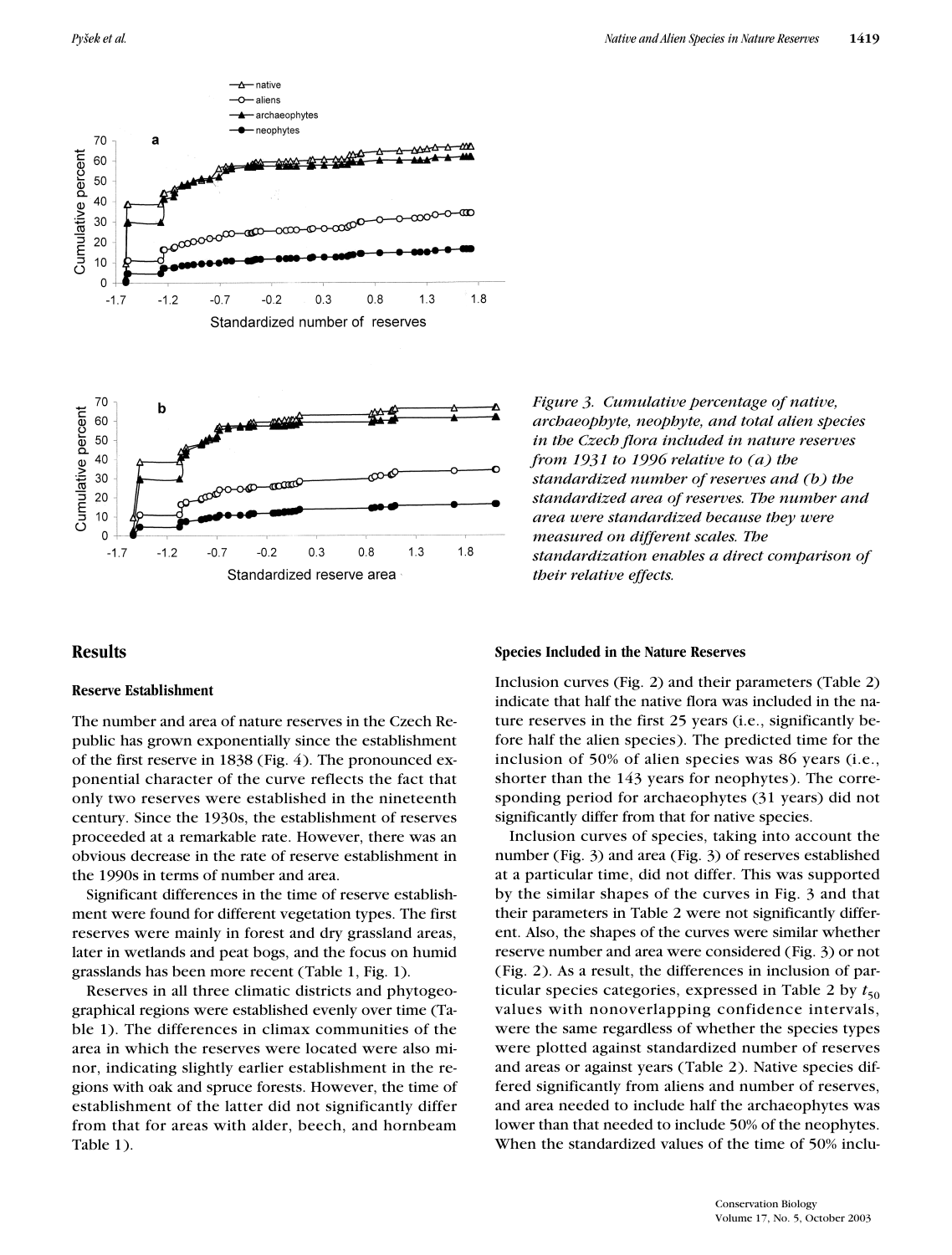

*Figure 4. Cumulative growth in the (a) number and (b) area of nature reserves established from 1837 to 1996 in the Czech Republic.*

sion were back-transformed to the original scales, the number of reserves needed for 50% inclusion (with 95% confidence interval) of native species, archaeophytes, aliens, and neophytes was 93 (70–111), 124 (96–147), 445 (406–497), and 720 (648–816) and of area was 8,975 (5,591–11,522), 12,641 (8,611–15,817), 52,805 (47,058– 61,083), and 88,521 (77,564–104,378) ha, respectively.

The confidence intervals of the three different measures used to express the rate of inclusion (nonstandardized values with the species types plotted against years and the species types plotted against standardized reserve numbers and areas) overlapped for native species, archaeophytes, and neophytes (Fig. 5). This indicates that, relative to the total flora, native species, archaeophytes, and neophytes did not differ in their rate of inclusion in the nature reserves.

However, the confidence intervals of the intercepts of the inclusion curves followed the same pattern as the predicted times for 50% inclusion in Table 2: they overlapped for native species and archaeophytes, respectively (for nonstandardized values,  $-0.68$  to  $-0.40$  and  $-0.77$  to  $-0.55$ ; for standardized cumulative numbers of reserves,  $0.20 - 0.34$  and  $0.042 - 0.220$ ; for standardized cumulative areas of reserves,  $0.19-0.35$  and  $0.034-0.230$ , but differed from neophytes, which had much lower intercepts (for nonstandardized values,  $-2.95$ to  $-2.73$ ; for standardized numbers of reserves,  $-2.14$ to  $-2.94$ ; for standardized areas of reserves,  $-2.15$  to  $-2.03$ ). This means, relative to the total flora, the pro-

Conservation Biology Volume 17, No. 5, October 2003

portion of native species and archaeophytes included in nature reserves was significantly higher than for neophytes.

#### **Alien Species and Age of Reserve**

Before other factors that influence the numbers of alien species present were removed, the age of a reserve had only a marginal effect on the number of alien species  $(F = 3.04; df = 1, 602; p = 0.08)$ . There were fewer alien species in reserves established early on, and there was no difference between archaeophytes and neophytes in this respect (deletion test for different regression slopes:  $F = 0.043$ ; df = 1, 601;  $p = 0.84$ ).

After effects other than reserve age were removed, the residuals for the proportion of alien species were higher in the more recently established nature reserves (standardized residuals of aliens  $= -11.67 + 0.0059$  year of establishment,  $F = 4.51$ ; df = 1, 300;  $p = 0.034$ ). The results were significant for neophytes as well (standardized residuals of neophytes  $= -12.23 + 0.0023$  year of establishment,  $F = 4.97$ ; df = 1, 300;  $p = 0.026$ ) but not for archaeophytes (standardized residuals of archaeophytes  $= -9.34 + 0.0047$  year of establishment,  $F =$ 2.87; df = 1, 300;  $p = 0.091$ ).

The age of reserve had a significant effect on the occurrence of alien species. The earlier the reserve was established, the fewer alien species it harbored.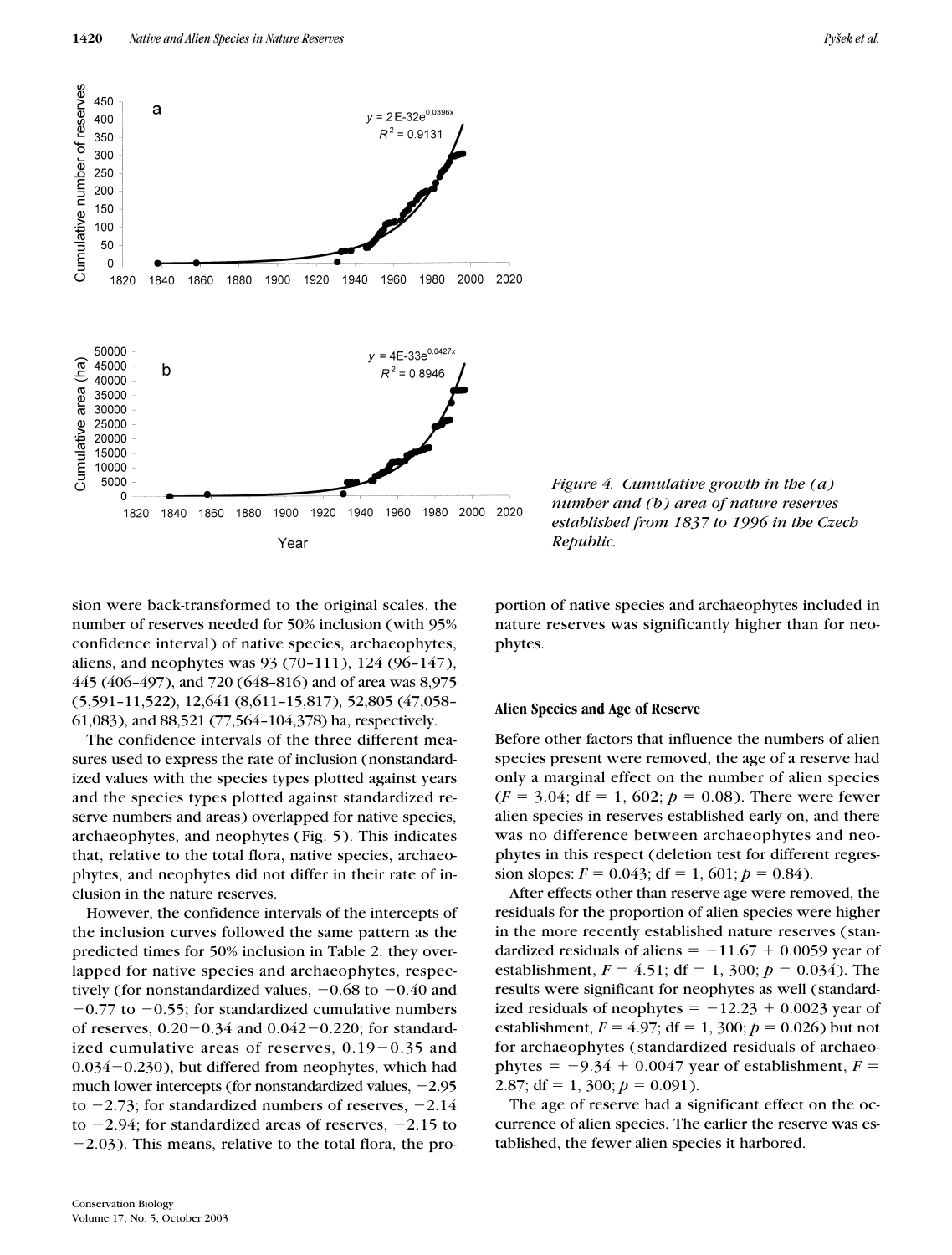

*Figure 5. The relative rate, with 95% confidence interval, of the inclusion of native, archaeophyte, and neophyte species calculated (a) without considering reserve number and area and (b) considering standardized cumulative number of reserves and (c) area of reserves. The relative rates of inclusion are the regression slopes of the inclusion curves.*

## **Discussion**

#### **Pattern of Reserve Establishment in the Czech Republic**

Our data indicate that the various types of Czech nature reserves were established at an even rate in climatic districts and phytogeographical regions. Early on, however, the focus was on creating forest and dry grassland reserves; only later was it on wetlands and much later on humid grassland reserves. This can be explained by land use and rate of deterioration of particular vegetation types (Moravec 1995; Pott 1996). In the Central European temperate landscape, forests, as the climax communities (Neuhäuslová & Moravec 1997), were the first to be threatened, as were the floristically rich, fragmented dry grasslands (steppe). The protection of wetlands and humid grasslands was triggered when extensive soil amelioration and large-scale landscape changes resulted in the rapid loss of such habitats. The remarkable deceleration in reserve creation in the 1990s was a consequence of political changes in the country in 1989. The new political system resulted in changes in land ownership and increased interest in economic issues. Consequently, nature conservation became less important.

In theory, our study indicates the total area and the total number of reserves needed if the complete flora of the region is to be included in reserves. Based on a linear regression, it can be estimated that, given the rate of species inclusion for the period 1931–1996, all native species would be in nature reserves in the year 2032. Not all the reserves were included in the analysis, however, so it is necessary to qualify the prediction by including their number and area. In this case, 463 reserves (49,655 ha) would be needed to include all the native species, an objective already achieved by the current network of nature reserves. In theory, all native species of plants should already be within one or other of the reserves, with two reservations. First, the sample we analyzed was not random, and it focused on reserves that are unique and vegetationally diverse. Second, any prediction based on regression is valid only if the future creation of reserves follows the same rules as in the past. For instance, the prediction would be invalid if the decrease in the rate of reserve establishment, indicated in the 1990s (Fig. 4), continued. Based on the rate of species inclusion from the 1990s, the linear regression predicts that all native species would be included no earlier than 2317. A realistic prediction thus needs to be based on reliable assumptions about future reserve establishment, which has to take into account many complex circumstances, such as the political situation, society's view on ecological issues, and the availability of economic resources. Factors like these make such predictions hazardous.

## **Barriers to Inclusion of Native and Alien Species in Nature Reserves**

Considerable knowledge of the global pattern of invasion into nature reserves has been accumulated from studies conducted in national parks, biospheric reserves, and small nature reserves (Duffey & Usher 1988). This research has yielded some generalizations: nature reserves all over the world contain about half the number of non-native species contained by sites outside reserves (Lonsdale 1999); the number of alien species that occur in a nature reserve is closely related to the number of human visitors (Macdonald et al. 1988; Usher 1988; Lonsdale 1999; Pyšek et al. 2002a); tropical and arid subtropical reserves seem to have fewer alien species because of their more equitable environments (Holdgate 1986); reserves situated on islands have more aliens than those located on the mainland (Brockie et al. 1988; Holt 1992); and reserves within large protected sections of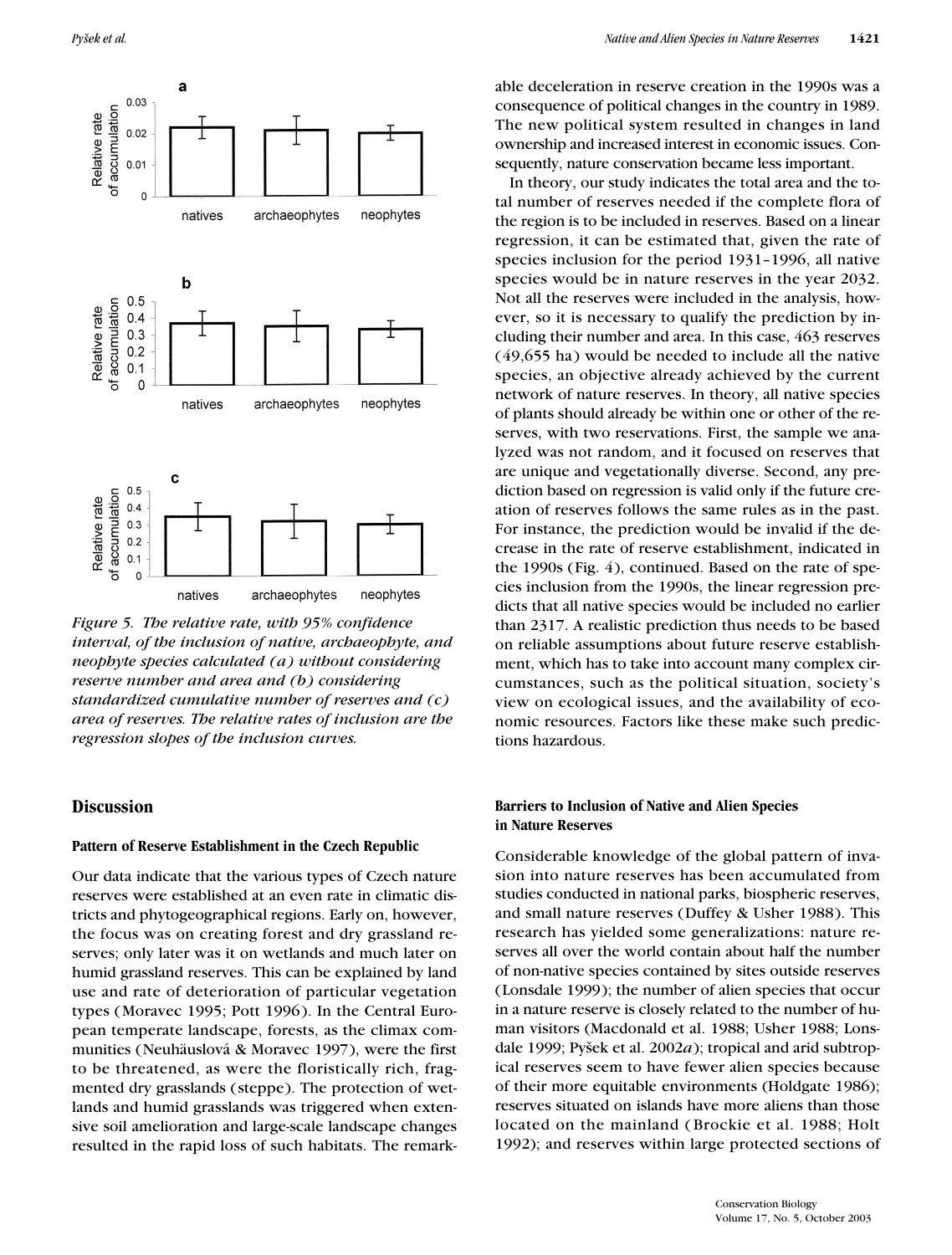landscape (i.e., national parks, landscape protected areas) have fewer neophytes than those surrounded by unprotected landscape (Pyšek et al. 2002a). However, these studies do not indicate whether the low occurrence of aliens in reserves is a consequence of their nonrandom inclusion in nature reserves or a consequence of a higher resistance of nature reserves to the establishment of non-native plants. These studies thus do not indicate whether the natural vegetation of nature reserves may act as a barrier to the establishment of alien species.

Our results suggest that the number of alien species is lowest in areas that have been reserves for the longest time; the number of alien species increased with decreasing reserve age. This result was only marginally significant because other important variables affect alien numbers in nature reserves. Elevation, climatic district, and number of native species each explained more than 10% of the variation in the proportional occurrence of alien species in reserves (Pyšek et al. 2002*a*). When these factors were filtered out, the relationship between age and the proportional extent to which reserves were invaded by alien plants was significant for all aliens and neophytes. However, the tendency for there to be fewer alien species in reserves established early on was only an evidence that old reserves harbor fewer alien species than nature reserves in comparable environments that have been established more recently. It does not indicate, however, which of two possible scenarios may apply: (1) old reserves had a more intact and thus more resistant flora at the time of establishment or (2) they were more specifically managed and less disturbed (e.g., no building activity, visitors were only allowed to walk on paths), and consequently it was more difficult for alien species to invade.

Given the overall increase of aliens in the Central European landscape in the twentieth century (Kowarik 1990; Pyšek et al. 2003), the later a reserve was established the higher the number of aliens it is likely to have harbored at the time of establishment. However, nature reserves have always been selected with one goal in mind: to obtain the most representative example of an intact natural community of a given kind. Therefore, reserves established at the end of the twentieth century may nevertheless have had relatively few alien species because the selection process focused on intact communities. A comparison of recent species lists of new and old reserves shows that this is not the case. Recently established reserves have higher numbers of alien species than those established more than a half century ago, probably because completely natural sites are no longer present in the modern landscape. Further, it is possible that old reserves harbor fewer aliens because they are more pristine. The most valuable communities are likely to be conserved first and not primarily because they are old. Even if vegetation is important in the selection, it would not invalidate the relationship between reserve

age and representation of aliens because the kind of vegetation in a reserve does not affect the representation of alien species (Pyšek et al. 2002*a*). Thus, it is possible to claim that there is an unbiased effect of reserve age.

Therefore, the conclusion that old reserves had fewer aliens initially is rather robust, and the question now becomes whether it is more difficult for an alien species to invade a nature reserve than a corresponding section of "normal landscape." If the answer is yes, the low initial representation of aliens in old reserves becomes more marked with the passage of time.

True accumulation over time cannot be measured using a data set like the one we used in this study. For this, it is necessary to know the number of alien species at the time each reserve is established. Unfortunately, neither records of the initial flora in the reserves nor many records going back decades or centuries exist. Nevertheless, our study offers indirect evidence that nature reserves are resistant to the establishment of alien plants. The intercepts of the inclusion curves indicate that, since 1931, the reserves had proportionally fewer neophytes than natives and archaeophytes. That the inclusion curves have similar slopes, which measure relative rates of incorporation, indicates that the rates of incorporation of alien species did not differ for particular species categories. Most important, incorporation was not faster for neophytes than for archaeophytes and native species. That is, the more recently established reserves did not contain proportionally more neophytes. Because the relative rates of species inclusion are related to current species pools, and thus include neophyte species that may have arrived after reserve establishment, the relative rates are not biased by the fact that some neophytes could have appeared (and actually did) in the reserves after their establishment.

The unchanging proportions of native and alien species during the process of reserve accumulation indicate similar relative rates of inclusion, which suggests that natural vegetation acts as a barrier against alien species. During the period of measurement of the inclusion curves, the pool of alien species rapidly increased (Pyšek et al. 2002c, 2003), whereas the pool of native species and archaeophytes remained the same. By definition, all native species and archaeophytes were present in the landscape at the time of establishment of the first reserve. In contrast, only 10.8% of the presently known neophytes in the flora of the Czech Republic occurred in the country in 1838, when the first reserve was established. The corresponding figure for 1931, when the analysis started, is 55.4% (Pyšek et al. 2003). Given this, the positive slopes of the native and archaeophyte inclusion rates are due to gradual inclusion into reserves, whereas the similar slope of the neophytes is most likely due to the increased pool of these species relative to that of archaeophytes or natives.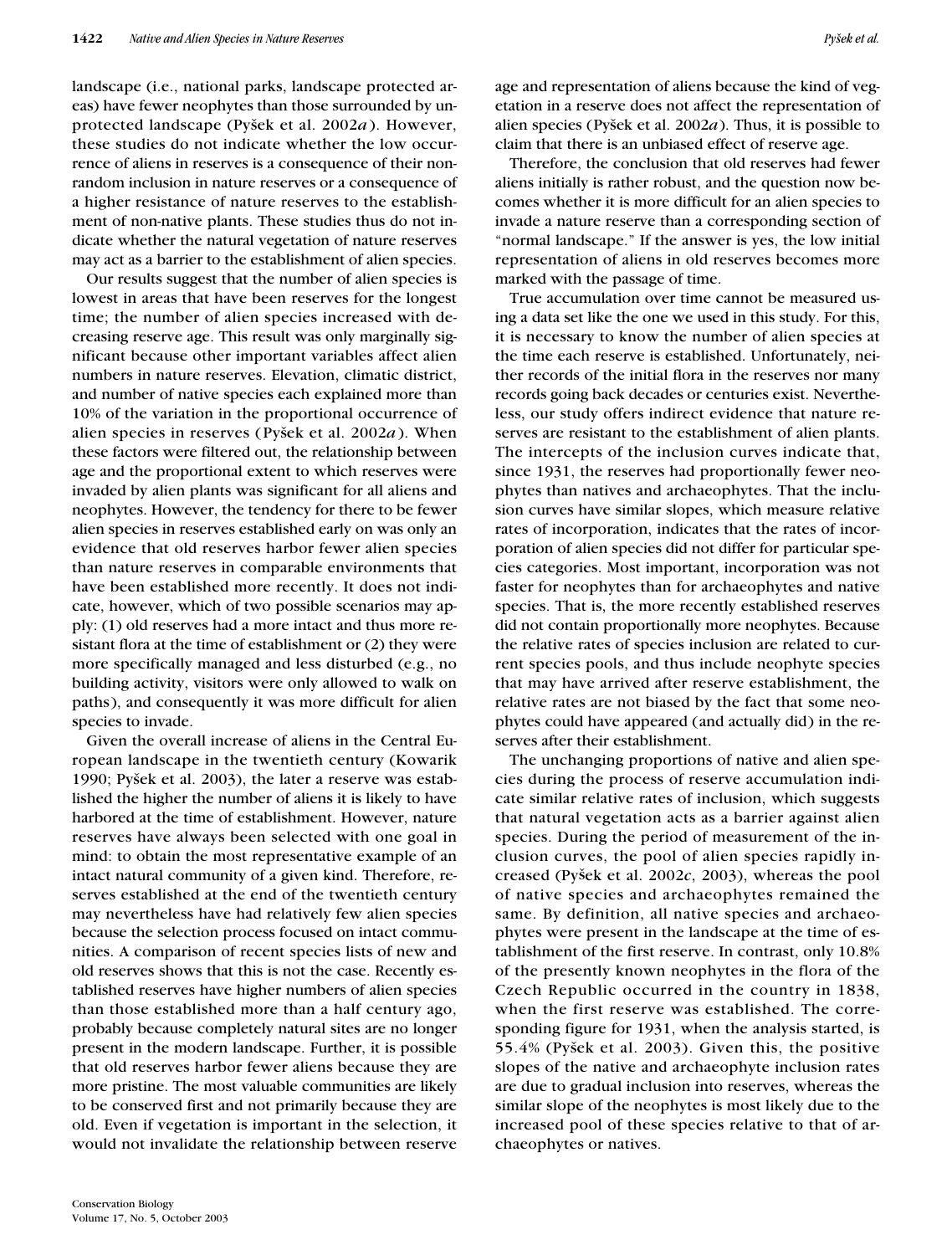## **Not All Aliens are the Same**

We found that native species are present in nature reserves as a result of a different set of circumstances than those for neophytes but under the same circumstances as those of archaeophytes. Archeophytes, typically weeds from arable land of mostly Mediteranean origin (Opravil 1980; Pyšek et al. 2002c), have shared the same environment with native taxa since the Neolithic period (for some 5000–7000 years). It appears that archaeophytes are omnipresent in the landscape, with sites established as nature reserves being no exception. They are highly represented, even when the first nature reserves were established in areas dominated by natural communities, which are the focus of nature conservation. In Central Europe, large sections of undisturbed landscape are rare, and archaeophytes survive because of small-scale disturbances. This indicates the importance of the time of arrival in the perception of alien taxa. In Central Europe, treating as a single category the two distinct groups of aliens, which differ in their time of arrival, ecology, and relation to the native flora (Pyšek et al. 2002a), may result in important relationships remaining hidden.

There are few invasive archaeophytes in the Czech flora (Pyšek et al.  $2002c$ ), and their impact is almost exclusively on agriculture. Consequently, neophytes is the group of alien plants that should be taken seriously by conservationists. We did not find any difference between the inclusion of native species and archaeophytes, but with neophytes there is an important message for nature conservation. The earlier that nature reserves are established in a country, the easier it is to find undisturbed landscape to protect: the intensively managed Central European landscape deteriorated continuously over the period 1931–1996. In addition, older nature reserves are less likely to be invaded. Given the high number of species that may become invasive in the future (Rapoport 1991), the only possible approach to nature reserves, where the ultimate goal is pristine communities, is to prevent the entrance of all aliens. The later a reserve is created, the more difficult it is to achieve this goal.

## **Acknowledgments**

We thank E. Zavaleta for detailed comments and thorough discussion of the problem. We are also much obliged to A. F. G. Dixon and E. Main for improving our English. Anonymous referees are acknowledged for valuable comments, and L. Kirschnerová for support. We thank I. Ostrý, J. Wild, and D. Vasilová for technical assistance. P.P. was supported by the grant 206/99/1239 from the Grant Agency of the Czech Republic and by grant AV0Z6005908 from the Academy of Sciences of the Czech Republic, T.K. by grant 206/99/P018 from the Grant Agency of the Czech Republic, and V.J. by grant J13/98113100004 from the Ministry of Education of the Czech Republic. The work was also supported by the Agency for Nature Conservation and Landscape Protection of the Czech Republic, project M44 under the programme 610/2, "Environmental Management," of the Ministry of Environment.

#### **Literature Cited**

- Berger, J. J. 1993. Ecological restoration and nonindigenous plant species: a review. Restoration Ecology **1:**74–82.
- Brockie, R. E., L. L. Loope, M. B. Usher, and O. Hamann. 1988. Biological invasions of island nature reserves. Biological Conservation **44:** 9–36.
- Chytrý, M., T. Kučera, and M. Kočí, editors. 2001. Habitat catalogue of the Czech Republic. Agency for Nature Conservation and Landscape Protection of the Czech Republic, Prague (in Czech).
- Cole, D. N., and P. B. Landres. 1996. Threats to wilderness ecosystems: impacts and research needs. Ecological Applications **6:**168–184.
- Collet, D. 1991. Modelling binary data. Chapman and Hall, London.
- Crawley, M. J. 1993. GLIM for ecologists. Blackwell Scientific Publications, London.
- Davis, M. A., J. P. Grime, and K. Thompson. 2000. Fluctuating resources in plant communities: a general theory of invasibility. Journal of Ecology **88:**528–534.
- Drake, J. A., H. A. Mooney, F. di Castri, R. H. Groves, F. J. Kruger, M. Rejmánek, and M. Williamson, editors. 1989. Biological invasions: a global perspective. Wiley, Chichester, United Kingdom.
- Duchoslav, M. 2002. Flora and vegetation of stony walls in East Bohemia (Czech Republic). Preslia **73:**1–25.
- Duffey, E., and M. B. Usher, editors. 1988. Biological invasions of nature reserves. Biological Conservation **44:**1–135.
- Francis, B., M. Green, and C. Payne, editors. 1994. The GLIM system. Release 4 manual. Clarendon Press, Oxford, United Kingdom.
- Gordon, D. R. 1998. Effects of invasive, non-indigenous plant species on ecosystem processes: lessons from Florida. Ecological Applications **8:**975–989.
- Hejný, S., and B. Slavík, editors. 1988. Flora of the Czech Republic. 1. Academia, Prague (in Czech).
- Holdgate, M. W. 1986. Summary and conclusions: characteristics and consequences of biological invasions. Philosophical Transactions of the Royal Society of London, Series B **314:**733–742.
- Holt, R. A. 1992. Control of alien plants on nature conservancy preserves. Pages 525–535 in C. P. Stone, C. W. Smith, and J. T. Tunison, editors. Alien plants invasions in native ecosystems of Hawaii: management and research. University of Hawaii Press, Honolulu.
- Holub, J., and V. Jirásek. 1967. Zur Vereinheitlichung der Terminologie in der Phytogeographie. Folia Geobotanica & Phytotaxonomica **2:**69–113.
- Kočí, M. 2001. Subalpine tall-forb vegetation (Mulgedio-Aconitetea) in the Czech Republic: syntaxonomical revision. Preslia **73:**289–331.
- Kos, J., and M. Maršáková. 1997. Protected areas of the Czech Republic. Agency for Nature Conservation and Landscape Protection of the Czech Republic, Prague (in Czech).
- Kowarik, I. 1990. Some responses of flora and vegetation to urbanization in Central Europe. Pages 45-74 in H. Sukopp, S. Hejný, and I. Kowarik, editors. Urban ecology. SPB Academic Publishing, The Hague.
- Kowarik, I. 1995. On the role of alien species in urban flora and vegetation. Pages 85-103 in P. Pyšek, K. Prach, M. Rejmánek, and M. Wade, editors. Plant invasions: general aspects and special problems. SPB Academic Publishing, Amsterdam.
- Kubát, K., L. Hrouda, and J. Chrtek Jr., Z. Kaplan, J. Kirschner, J. Štěpánek, and J. Zázvorka, editors. 2002. Key to the flora of the Czech Republic. Academia, Prague (in Czech).